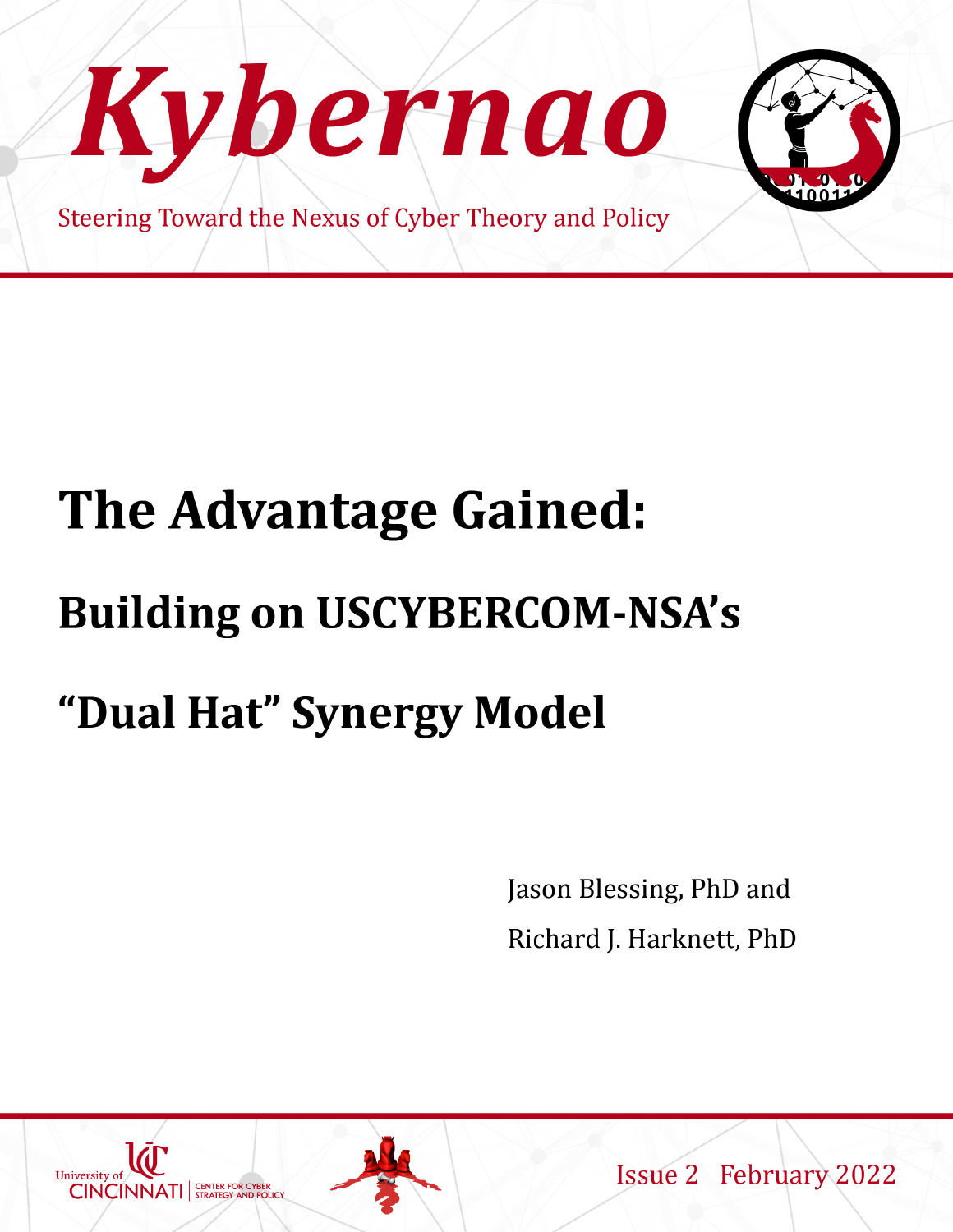### **About the Authors**



Dr. Jason Blessing is a Jeane Kirkpatrick Visiting Research Fellow at the American Enterprise Institute. He has previously held positions as a Consulting Fellow with the International Institute for Strategic Studies, a Postdoctoral Fellow at the Johns Hopkins University School of Advanced International Studies, and a USIP–Minerva Peace and Security Scholar with the U.S. Institute of Peace. Outside academia, Jason has worked in the financial sector as a fraud operations analyst. His research focuses on international relations and cybersecurity, civilian-military dynamics in cyberspace, cyber strategy, and topics related to NATO and transatlantic relations.



Dr. Richard Harknett is professor and Director of the [School of Public and](https://www.artsci.uc.edu/departments/spia.html)  International Affairs at the University of Cincinnati. He co-directs the Ohio Cyber Range Institute and chairs th[e Center for Cyber Strategy and Policy.](https://www.artsci.uc.edu/departments/spia/polisci-cyber-strategy-html.html)  Professor Harknett has served as the inaugural scholar-in-residence at US Cyber Command and NSA and Fulbright Scholar at the University of Oxford, UK and the Diplomatic Academy, Austria. His published work covers international relations theory, cyber and international security studies.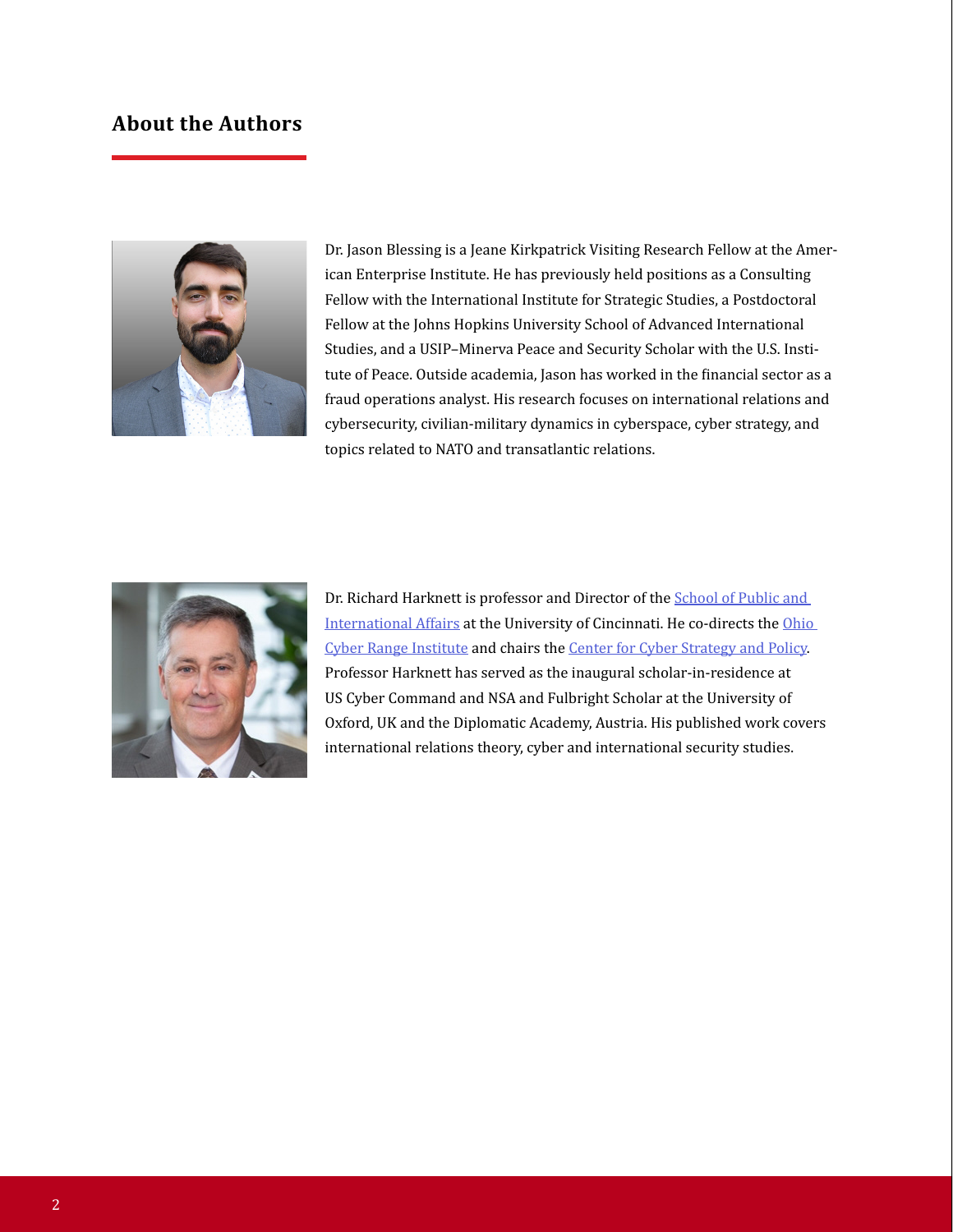#### **Introduction**

The "dual hat" leadership model between United States Cyber Command (US-CYBERCOM) and the National Security Agency (NSA) – where one individual simultaneously serves as the Commander of USCYBERCOM and the Director of the NSA – has evolved into a critical asset to advance the interests of the United States in cyberspace. The United States established this synergistic model of leadership, in which the same military officer oversees the nation's cryptologic and cyber operations portfolios, in 2004 as the national security implications of cyberspace began to emerge.<sup>1</sup> This essay explains why the advantages gained through this distinct leadership model create operational effectiveness that is of strategic importance to the United States.

**The United States established this synergistic model of leadership, in which the same military officer oversees the nation's cryptologic and cyber operations portfolios, in 2004 as the national security implications of cyberspace began to emerge.** This operationally driven arrangement predates the formal creation of USCYBERCOM by approximately six years. Despite this fact, arguments for ending the dual hat and creating separate leadership structures have periodically surfaced since USCYBERCOM's emergence in 2010.<sup>2</sup> A recent example includes the House of Representative version of the Fiscal Year 2022 Intelligence Authorization Act (IAA), which proposed to remove operational effectiveness as a critical assessment criterion. It had suggested that USCY-BERCOM and the NSA need only meet certain capability conditions before initiating a new model of splitting responsibilities with two separate leaders. $3$ 

Removing measures of effectiveness from any policy consideration seems generically problematic. In this instance, such an approach would be a grave error that ignores the evolution of both the cyber threat environment and the USCYBERCOM-NSA operational relationship. In short, the relationship is not characterized by military reliance on the intelligence agency or by the borrowing of respective capabilities. Operational integration has occurred and evolved into a symbiotic relationship where both USCYBERCOM and the NSA both act effectively due to greater synergy. Moreover, lessons learned about achieving operational effectiveness have reshaped the nature and importance of the USCYBERCOM-NSA relationship and leadership model. Given the significance of securing cyberspace for U.S. interests, it is critical to understand how the dual-hatted leadership model fosters the USCYBERCOM-NSA relationship and confers strategic advantages to U.S. efforts.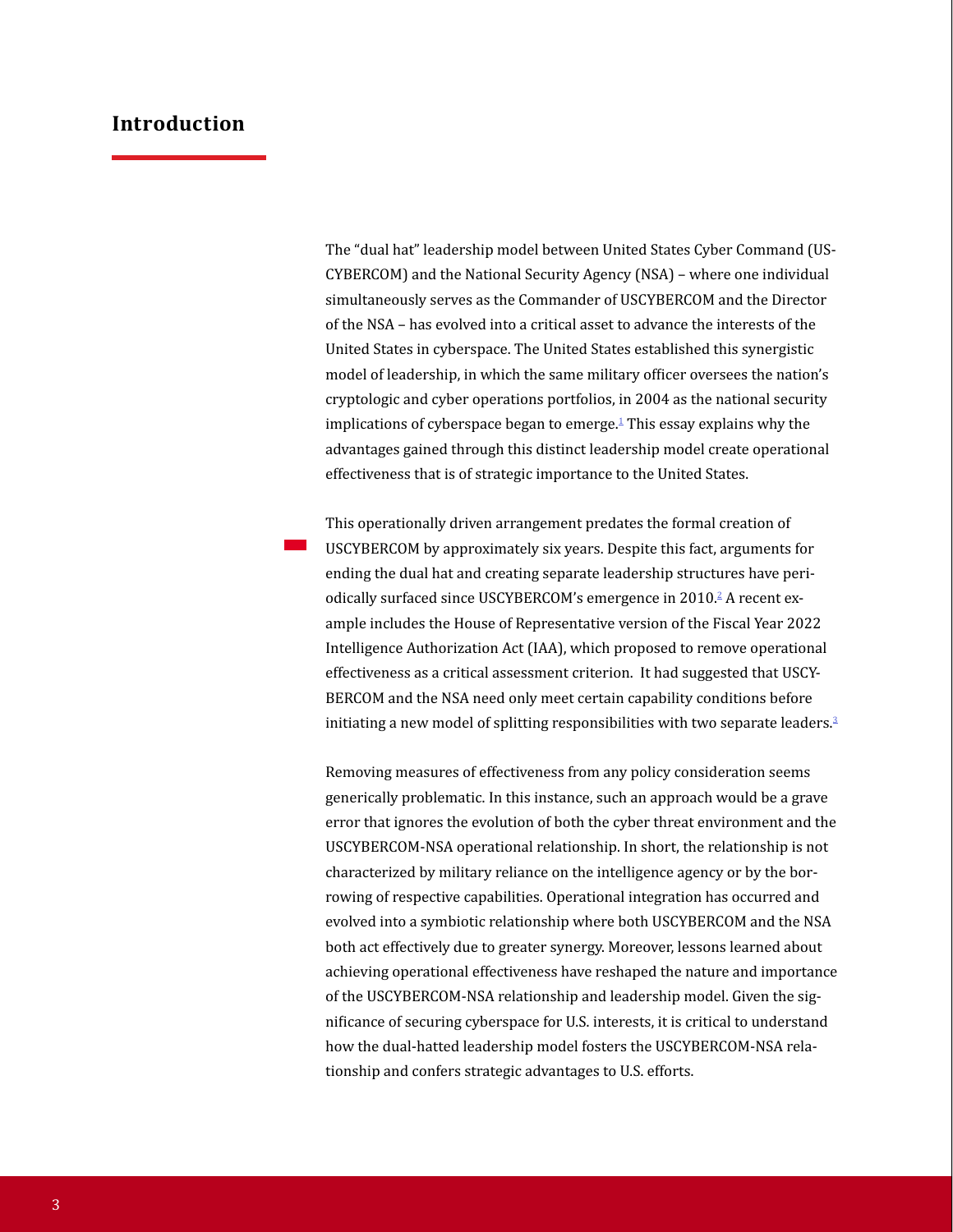We propose that, in the cyber strategic environment of 2022, the United States should focus on bolstering the operational effectiveness that has emerged from the intertwining of USCYBERCOM and the NSA. Both organizations have learned to advance their respective and complementary missions, and the dual hat arrangement has helped to maximize cooperation and to balance each organization's interests.

Thus, the United States should focus on building upon the dual hat as a linchpin for maximizing synergies between military and intelligence equities in an increasingly complex and interconnected operating environment. This requires understanding the on-the-ground organizational opportunities and contextualizing them within broader strategic trends that have occurred. Separating the dual hat now would be major strategic folly and a gift to adversaries who exploit the seams of U.S. segmentation in organizations and legal authorities. While capability standards are indeed crucial for both USCYBERCOM and the NSA, operational effectiveness in cyberspace must take center stage to support and advance U.S. national security interests.

## **The Challenges of the Cyber Strategic Landscape**

The organizational intertwining of USCYBERCOM and the NSA is catching-up to a cyber threat environment that has evolved rapidly over the past ten years. That threat environment has become increasingly complex due to its interconnected nature. U.S. adversaries have been persistent in cyberspace, actively seeking to exploit vulnerabilities to advance their own interests. There are two major trends worth highlighting in this regard.

First, the cyber landscape has seen a proliferation of adversaries for the United States. This includes an increase in the number of formal and more capable military and intelligence cyber forces among state actors,<sup>4</sup> particularly adversarial states; persistence of terrorist groups online; and the emergence of criminal/ ransomware groups as a national security threat. The sheer number of potential adversaries and attempted intrusions into U.S. networks, both military and civilian, is staggering. This presents an increasingly massive challenge for cyber defense efforts. The proliferation of adversaries also taxes U.S. efforts to simultaneously regain the cyber initiative and disrupt adversary campaigns. More potential targets require greater amounts of time, resources, personnel, and expertise to monitor and counteract.

Second, and perhaps more concerning, is the increased scope and scale at which adversaries operate. State actors such as Russia, Iran, North Korea, and China have dedicated more resources and capability to undertake and sustain long-term cyber exploitation. This increases the likelihood that these adversaries can maintain operational momentum and link cyber campaigns towards strategic outcomes.<sup>5</sup> Russia, Iran, North Korea, and China's increased scale and scope leverages the fact that they operate with little distinction between intelligence and military activities in cyberspace. For example, they are able to amplify interrelated efforts under the broad umbrella of cyber-enabled information operations.<sup>6</sup>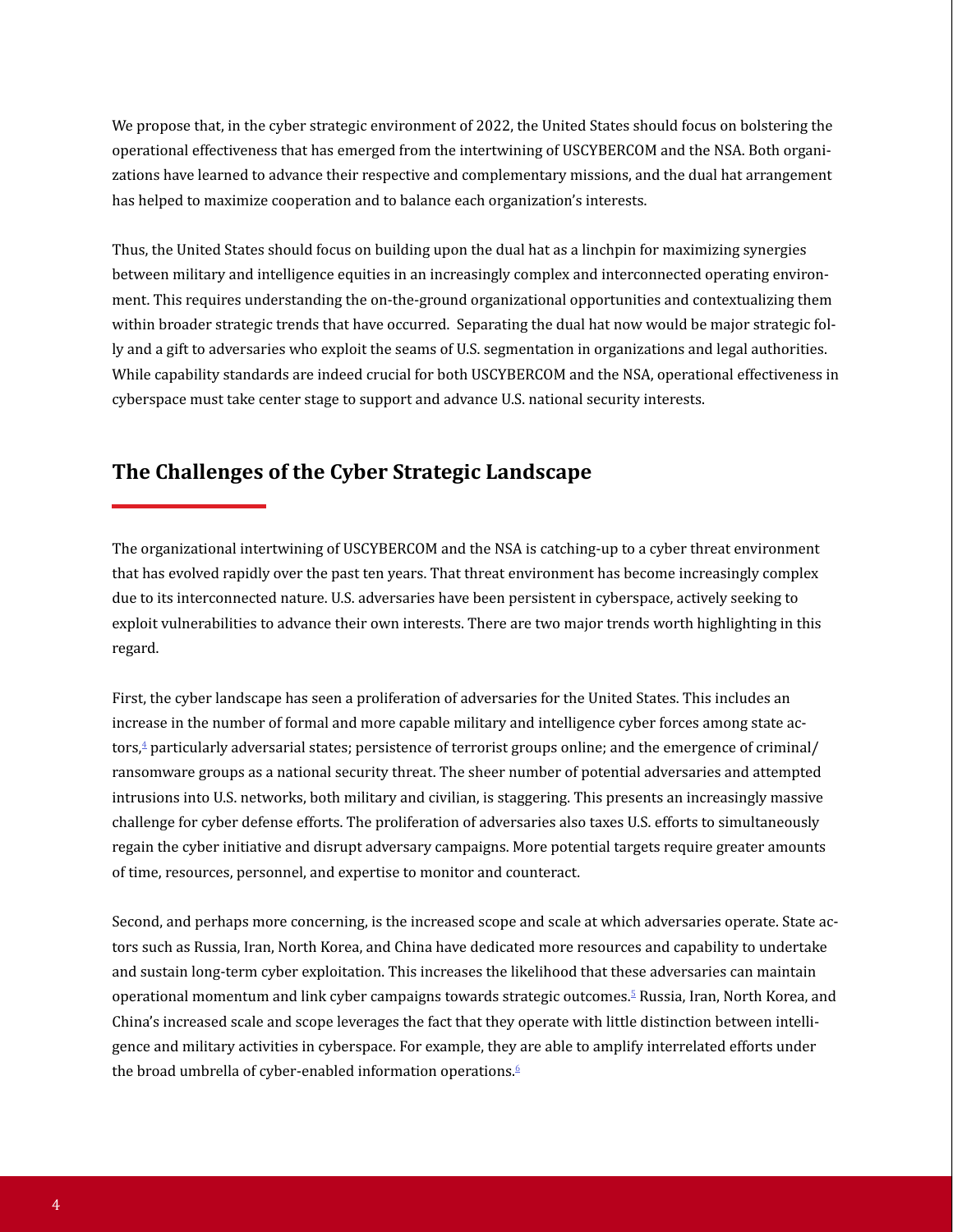Additionally, these adversaries have diversified their operational portfolios. Russian operations have expanded in several ways. No longer limited to attempting targeted compromises of sensitive networks (such as via the agent.btz worm to infect DoD networks in 2008<sup>7</sup>), Russian operations now encompass the deployment of wiperware and ransomware, online election interference and influence operations to fray the fabric of U.S. society as well as compromising different elements of U.S. supply chains. As examples, two impactful operations include the NotPetya wiperware-masquerading-as-ransomware incident of  $2017<sup>8</sup>$  and the more recent Solarwinds campaign that built on and improved upon the methods used for NotPetya.<sup>9</sup> Chinese cyber operations against the United States have similarly evolved from a focus on more narrow goals like intellectual property theft – for instance, stealing fighter jet plans from U.S. defense contractor Lockheed Martin $10 -$ to more widespread and, indeed reckless, efforts like the Microsoft Exchange exploitation.<sup>11</sup> Iranian capabilities continue to grow<sup>12</sup> and North Korea has continued its manipulation of digital financial streams to circumvent international sanctions.<sup>13</sup>

The public record indicates that adversaries are conducting cyber operations below the threshold of armed attack to undermine American power and achieve strategic gains. This has increased the importance of USCYBER-COM's Defend-the-Nation mission and the NSA's cybersecurity mission.<sup>14</sup> This evolving strategic cyber landscape has also made it increasingly clear that conflict and competition in cyberspace now require an unprecedented level of cross-capability collaboration that leverages the strengths of both military and intelligence organizations. Building on this interrelationship of military and intelligence cyber assets is critical as the *National Security Strategy of the United States* and *National Defense Strategy*, and the Biden Administration's interim national security guidance recognize that the United States is now in a period of great power competition in which cyberspace is being used to undermine American power and make strategic gains.15

Accordingly, in 2019 USCYBERCOM publicly stated it had moved from a "response force" to a "persistence force" that was more proactive in countering threats.<sup>16</sup> The NSA also launched its new Cybersecurity Directorate in 2019, which similarly reflected a new front-footed orientation of continuous engagement in cyberspace.<sup>17</sup> These shifts help align the two organizations not only to the logic of the cyber strategic environment itself, but also to the behavior of adversaries. If the goal is to enhance U.S. national security in the

**This evolving strategic cyber landscape has also made it increasingly clear that conflict and competition in cyberspace now require an unprecedented level of cross-capability collaboration that leverages the strengths of both military and intelligence organizations.**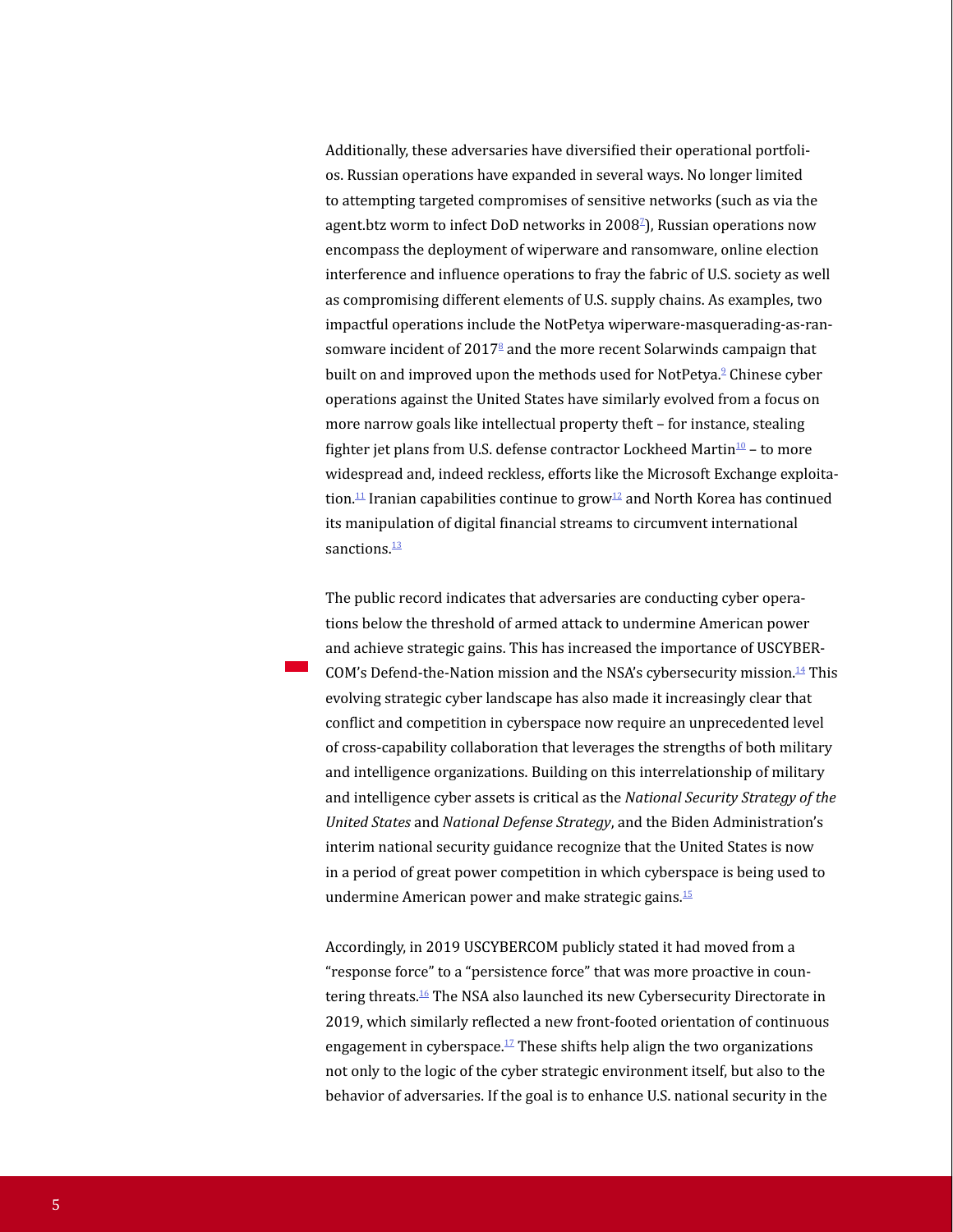globally interconnected cyber environment, then it would be a gift to our adversaries—indeed strategic folly—to divide two critical organizations into a new segmented leadership. It would be particularly detrimental as progress in operational effectiveness is gaining muscle memory.

## **Shifting from a Transition Mentality to a Synergy Orientation**

These adjustments to the strategic nature of cyberspace have occurred as the United States has gained, absorbed, and built upon operational experience under the dual hat. As noted in our introduction, the dual hat leadership arrangement pre-dated the creation of USCYBERCOM by six years due to the recognition that operating in this domain required coordination between cryptologic activity and cyber operations. This dual leadership arrangement has enabled an effective way for the military to leverage NSA infrastructure, select capabilities, personnel, and expertise as the Department of Defense matured its capabilities in cyberspace. However, it is not simply the presence of those capabilities that matters—it is how they are employed operationally in a complex interconnected environment. 18 The dual hat model certainly was essential as a steward of USCYBERCOM's infancy and maturation. Yet today it should be understood in the context of its broader role that is operationally aligned to the domain upon which it must focus. It is, empirically, a linchpin for overseeing and leveraging resources and strategic connections across cybersecurity, intelligence, and military cyber operations and for maximizing integrated outcomes and effects.

USCYBERCOM's own organizational capacity has increased over time as the NSA's mission has evolved beyond Cold War cryptology toward cybersecurity. These evolving and critical developments in both organizations have progressed under the dual hat. Such developments include: USCYBERCOM's elevation to unified command status beyond its original structure under US Strategic Command;<sup>19</sup> the creation of the NSA's Cybersecurity Directorate; the Command's employment of acquisition authorities analogous to those of Special Operations Command—another entity that must be able to have accelerated procurement to meet rapidly changing mission requirements;<sup>20</sup> and an expanded force capacity in the form of the size, execution of mission, and skills of the Cyber Mission Force (CMF).<sup>21</sup>

Concomitantly, USCYBERCOM's process of organizational maturation has enabled its relationship with the NSA to better map to the initiative persistent strategic environment of cyberspace.<sup>22</sup> The original intent of the relationship in 2004 was for military cyber operations to benefit from close association with the NSA's infrastructure, capabilities, and intelligence. Yet, as USCYBERCOM's capacity has developed over time, its partnership with the NSA has deepened into a symbiotic and mutually beneficial arrangement.

A key dynamic underlying this organizational shift is the convergence of technical and operational requirements for military and intelligence cyber operations over time. These changes have effectively collapsed the "military as customer of intelligence" relationship, a stereotype that was never more than superficially accurate in the first place (because the military has always been a key contributor to intelligence).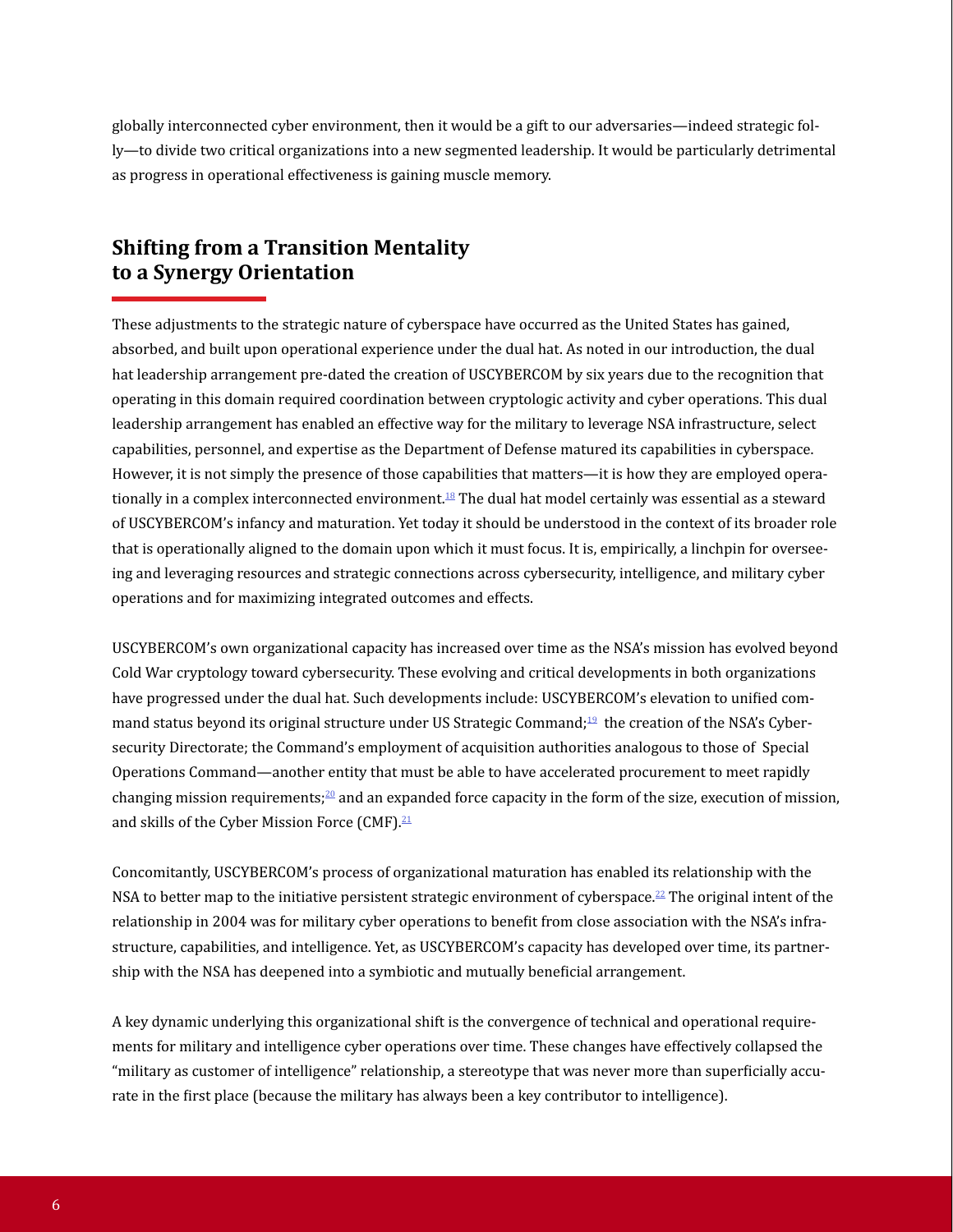In the conventional and nuclear realms – the strategic environments of militarized crises, coercion, and war – intelligence and military organizations differ in terms of their strategic ends and requirements for operational effectiveness. Traditionally, intelligence effectiveness hinges on the employment of fragile and often clandestine and tailored capabilities for collecting information. Conversely, military effectiveness hinges on sustained operations at-scale and usually on the production of visible effects and coercive signals as well. $\frac{23}{2}$ 

**While the different strategic ends of intelligence collection and military operations persist to a degree, the operational requirements for effectiveness have converged.**

However, these dynamics differ in the cyber strategic environment, where almost all operations and campaigns occur below the threshold of armed conflict and take the form of strategic competition. While the different strategic ends of intelligence collection and military operations persist to a degree, the operational requirements for effectiveness have converged. Cyber-enabled intelligence collection can be nearly indistinguishable from preparation of the digital battlefield operationalized as planting disruptive payloads such as malware, for example. Both efforts require similar lines of code that can be developed, shared, and used for gaining access to an adversary network.<sup>24</sup> Both attacking a network and defending one's own can require collecting intelligence by exploiting an adversary's cyber vulnerabilities. $25$ 

Military and intelligence effectiveness in the cyber domain thus rest on exploitation and a fluid setting and resetting of security through continuous operations on computing networks.26 Overall U.S. effectiveness in cyberspace therefore requires the ability to shift seamlessly between intelligence collection goals and military operational effects and between respective organizational assets. In this sense, a single military commander and intelligence director is a linchpin for overseeing and leveraging the resources and connections between military cybersecurity, intelligence, and military cyber operations.

**Instead, the dual hat model has fostered a 'synergy' orientation between the two organizations that seeks to persistently engage in sustaining initiative rather than ceding it to adversaries.**

The effective and increasingly intertwined relationship between USCYBER-COM and NSA, which rests on a common leadership model, has moved the United States beyond a false 'tradeoff' mentality in cyberspace. Instead, the dual hat model has fostered a 'synergy' orientation between the two organizations that seeks to persistently engage in sustaining initiative rather than ceding it to adversaries.<sup>27</sup> This level of convergence, while retaining organizationally distinct expertise, would be impossible under a split leadership structure. This synergy orientation reinforces (and is reinforced by) the avoid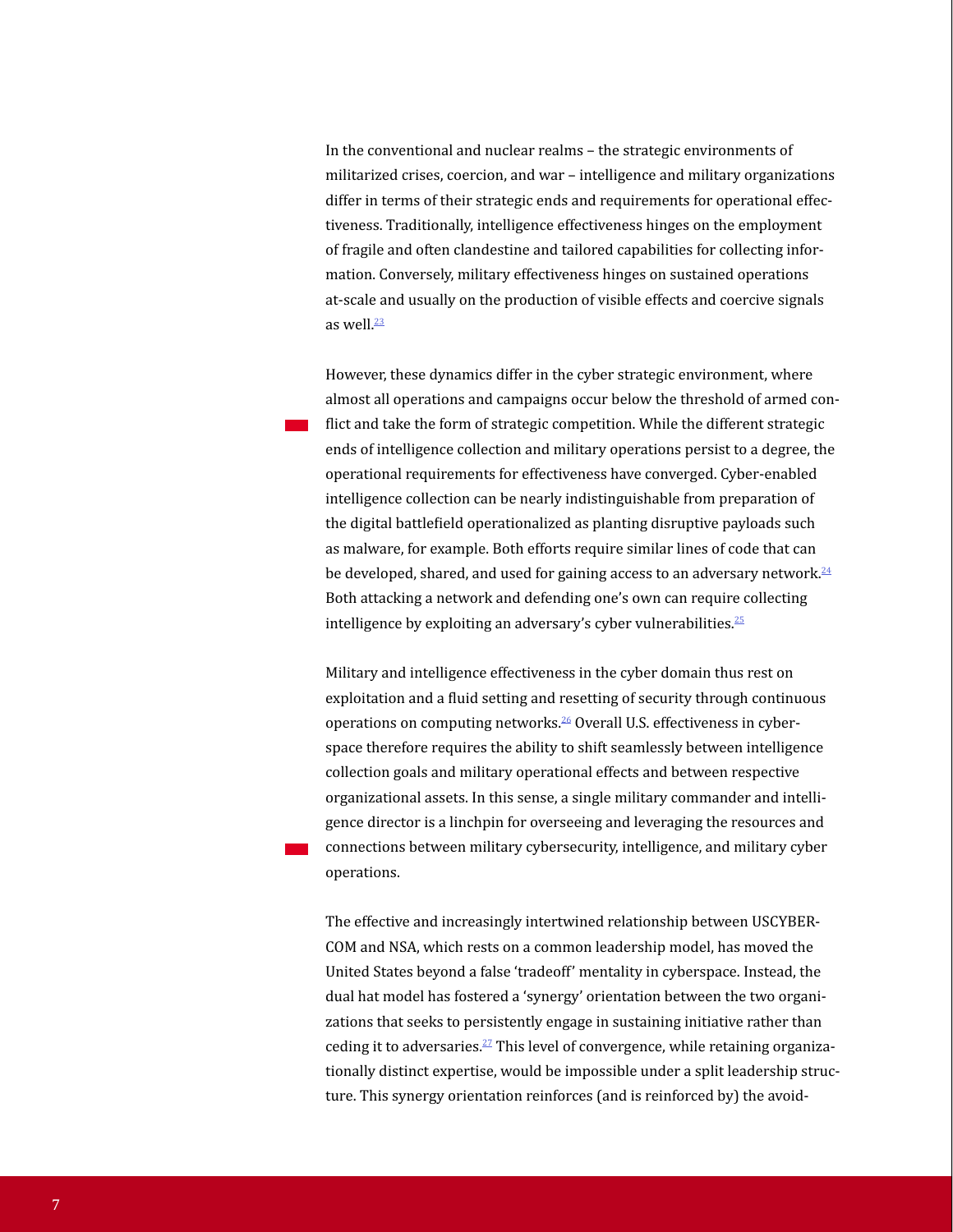ance of duplication of resources. It aligns both organization's effectiveness for combined impact, prevents a diffusion of strategic focus, and enables coordination to achieve the speed, scale, and unity of effort required to retain the initiative in securing cyberspace to advance U.S. interests. One example of this convergence is the NSA's Cybersecurity Directorate, which elevated cybersecurity as a mission and naturally aligned with USCY-BERCOM's defensive missions.

### **The Way Forward with the Dual Hat**

Cyberspace is evolving and there remains much to learn, but the United States should recognize what it has learned to date. Decisions on capabilities, organizational models, authorities, and strategy should be based first and foremost on measures of operational effectiveness. Interconnectedness, the core structural feature of the cyber strategic environment, demands continuous, integrated campaigning. Effectiveness in these conditions requires that operational players continuously collaborate, integrate, and synchronize across all relevant stages of cyber planning.

The United States is finally clawing back the initiative in cyberspace against its adversaries, in part, because it is leveraging the integrated leadership of two vitally important organizations under one military commander. As the Biden Administration's National Cyber Director John "Chris" Inglis recently pointed out, "cyber is a team sport."28 The dual hat position can get the best out of both the NSA and USCYBERCOM by building out respective expertise while finding focal points to maximize their skills in parallel and combined operations. It is actually the best model for protecting the uniqueness of both organizations. A single commander/director can understand, filter, and advocate for their distinct contributions at the operational level. As a result, a dual-hatted leader can manage and leverage the two organizations' necessarily close relationship to focus on the best synergistic outcomes required for successful mission advancement.

The dual hat leadership model also more efficiently facilitates building interagency team coordination, as was the case with the Russia Small Group taskforce, a joint effort between USCYBERCOM-NSA and the FBI, DHS and CIA.29 This USCYBERCOM-NSA operational synergy enhances the capacity to partner across the U.S. Government. Segmentation would introduce unnecessary complication to this endeavor. The U.S. "team" effort must also include coordination with allies since countering cyber campaigns requires operational synergy across allied expertise and space. Key U.S. allies have been moving toward greater coordination across their cyber assets, not less.<sup>30</sup> Having a single dual-hatted cryptologic and military cybersecurity leader in the largest allied cyber power works in favor of achieving operational effectiveness by reducing the complexity of working together across countries. From an ally perspective, breaking the dual hat would introduce significant disruption and unnecessary complexity to working with the United States that thankfully does not exist now.

It should also be noted that the military nature of this combined leadership position adds a layer of legal obligations under the Law of Armed Conflict, particularly in accountability for upholding civil liberalities and privacy. Confidence on accountability is a key element in sustaining the necessary public acceptance and trust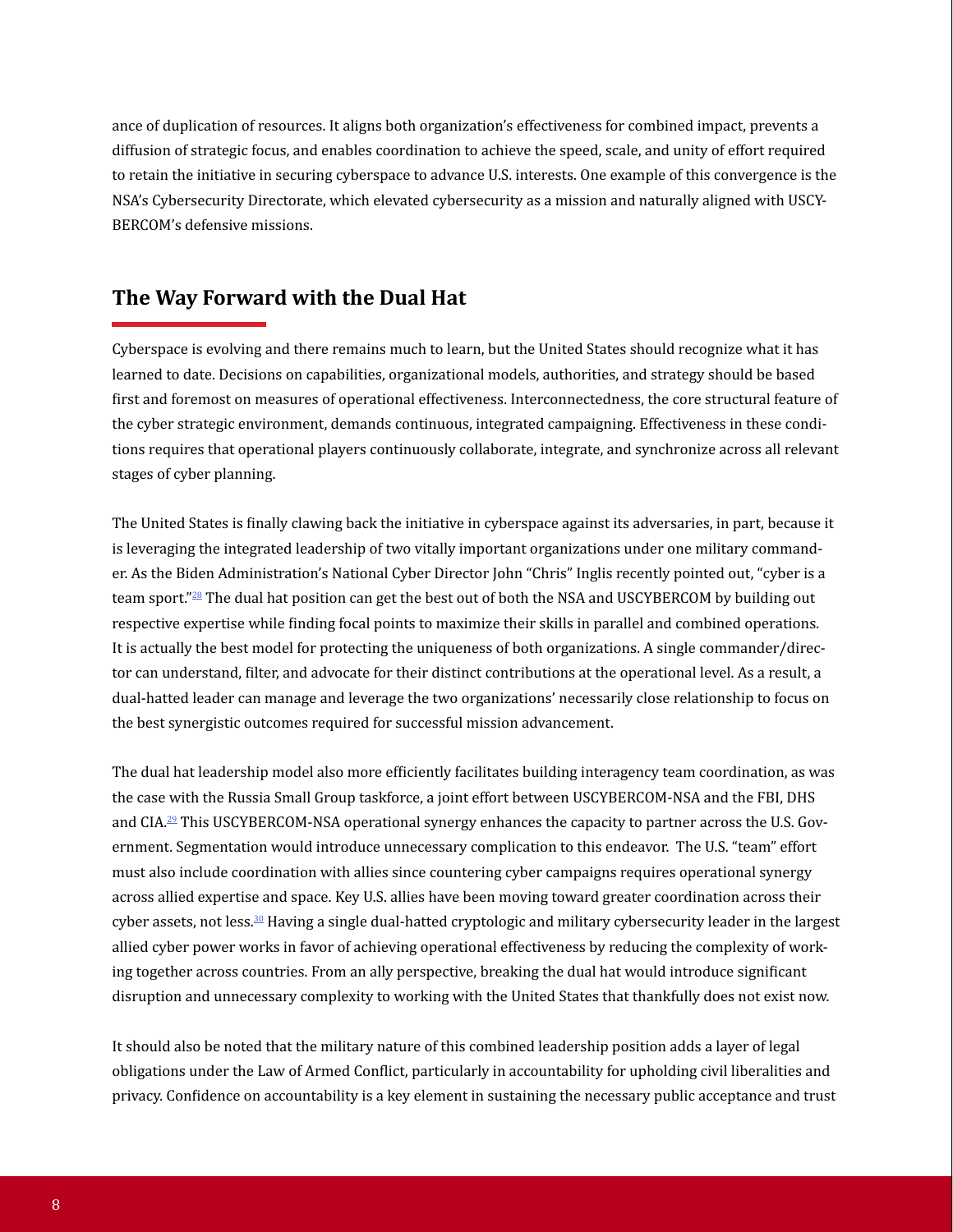for any set of organizations so intimately involved with global networks and Big Data.

Given the operational integration that has occurred between USCYBERCOM and the NSA and the increasing complexity of the cyber landscape, Congress and the Biden Administration should lean forward rather than look backwards and focus on building up the utility of the dual hat.

Several areas for greater strengthening stand out. First, the United States needs to build greater cyber capability and capacity into other combatant commands. This will simultaneously require better integration of USCY-BERCOM's tools into other commands while considering the impact on NSA effectiveness. This will be a complex evolution of U.S. overall capacity to compete in cyberspace and will be facilitated through having a single leader, who oversees the core dual operational anchor, in place to facilitate partnering with combatant commands.

Second, the United States must leverage the dual hat to facilitate greater coordination between the Intelligence Community and the Department of Defense overall. The interconnected structure of the cyber strategic environment requires continuous integrated campaigning supported by continuous collaboration, integration, and synchronization, across all relevant cyber planning and operational players and all instruments of national power. Building toward these ends by building on the dual hat model can give the United States an advantage over its adversaries, whose own bureaucratic seams should become targets of opportunity for the United States.

**Building toward these ends by building on the dual hat model can give the United States an advantage over its adversaries, whose own bureaucratic seams should become targets of opportunity for the United States.**

Third, a focus on synergy drawn from the dual hat model can also act as a springboard for wider intra-government cooperation and maximizing threat intelligence relationships with the private sector. Both are vital to create a true Whole-of-Nation-Plus solution to cyberspace insecurity.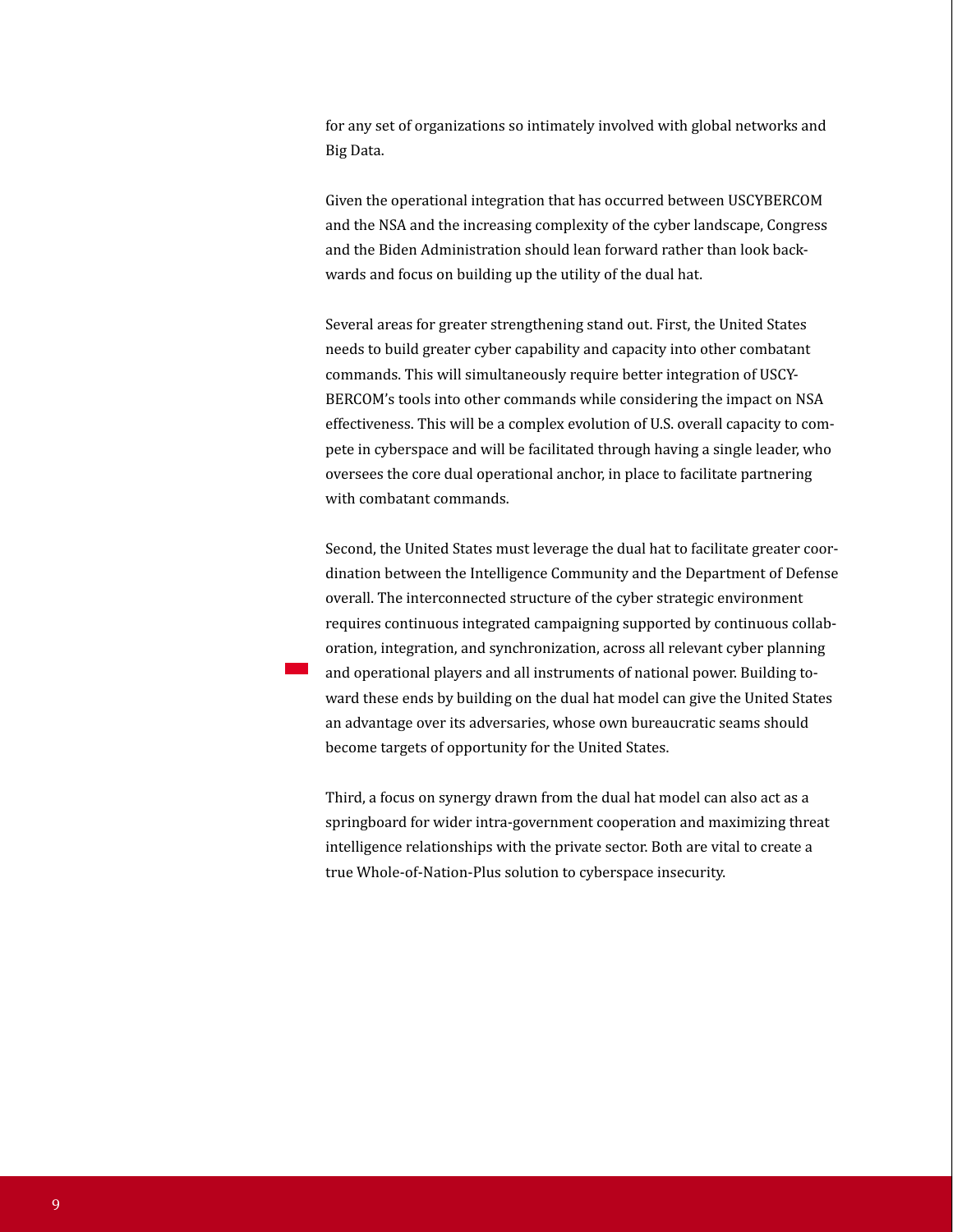# **Conclusion**

Cyber policy, legal, and organizational frameworks should enable cyber operational persistence, agility, and initiative. A quick test policymakers should use in cyber-related policy decisions is to always ask, 'Does this policy create greater synergy or segmentation?' and choose solutions that favor synergy. Policy must be driven by strategic need, not by bureaucratic perspectives or in-fighting. When the United States created the dual hat leadership model eighteen years ago, it might not have fully understood the strategic challenges and dynamics of cyberspace or the significance of coupling cryptologic and cyber operations portfolios. However, that decision is perhaps one of the most important things the United States got right as cyberspace has emerged as a national security domain. It is time to build on this success and emphasize its strengths instead of creating an unforced error and unnecessarily giving away the fundamental advantages that it facilities.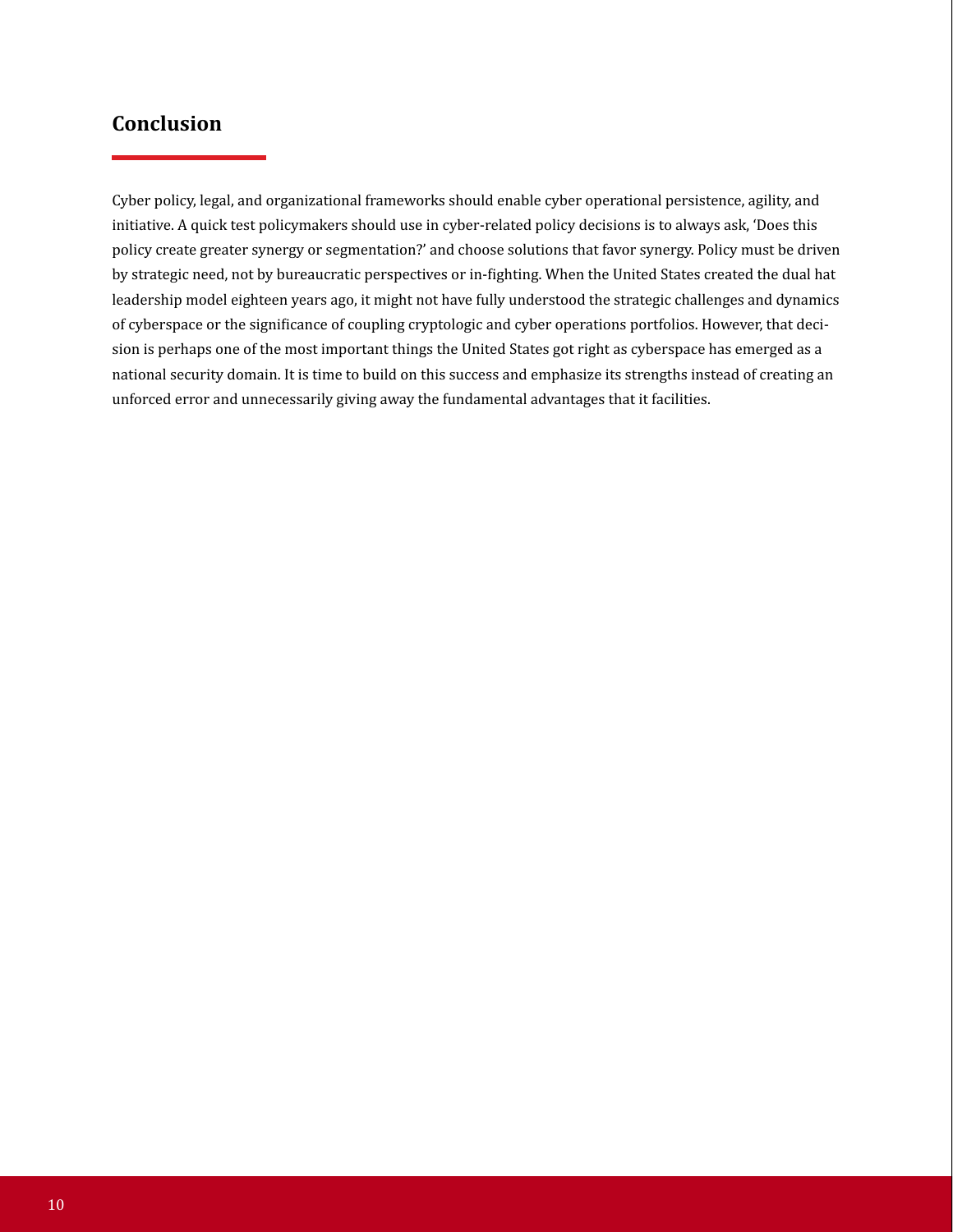- The dual-hatted military element at the time would soon (in 2005) be renamed the Joint Functional Component Command—Network Warfare, whose three-star chief served as Director, NSA, and also reported to Commander, US Strategic Command. See Michael Warner, "US Cyber Command's First Decade," Hoover Institution, Aegis Series Paper No. 2008, December 2020, p.4; https://www.hover.org/sites/default/files/research/docs/warner\_webready.pdf For example, see: Robert Chesney, "Ending the 'Dual-Hat' Arrangement for NSA and Cyber Command?," *Lawfare*, December 20, 2020, [https://www.lawfareblog.com/ending-dual-hat-arrange](https://www.lawfareblog.com/ending-dual-hat-arrangement-nsa-and-cyber-command)ment-nsa-and-cyber-command. Adam B. Schiff, "Intelligence Authorization Act for Fiscal Year 2022," Pub. L. No. H.R.5412 (2021), [https://www.congress.gov/bill/117th-congress/house-bill/5412/text?r=34&s=1#HF6C-](https://www.congress.gov/bill/117th-congress/house-bill/5412/text?r=34&s=1#HF6CC5370EB1C432D85D81065)C5370EB1C432D85D810658656B80F. Jason Blessing, "The Global Spread of Cyber Forces, 2000-2018," in *2021 13th International Conference on Cyber Conflict,* ed. T. Jančárková et al. (Tallinn, Estonia: NATO CCDCOE Publications, 2021), 233–55, [https://ccdcoe.org/uploads/2021/05/CyCon\\_2021\\_Blessing.pdf](https://ccdcoe.org/uploads/2021/05/CyCon_2021_Blessing.pdf) 1 2 3 4
- Richard Harknett and Max Smeets, "Cyber Campaigns and Strategic Outcomes: The Other Means," *Journal of Strategic Studies* DOI: [10.1080/01402390.2020.1732354](https://www.tandfonline.com/doi/full/10.1080/01402390.2020.1732354) (Spring 2020):1-34. 5
- See, Mark Grzegorzewski and Christopher Marsh, "Incorporating the Cyberspace Domain: How Russia and China Exploit Asymmetric Advantages in Great Power Competition," Modern War Institute-West Point (March 15, 2021[\) https://mwi.usma.edu/incorporating-the-cyberspace-do](https://mwi.usma.edu/incorporating-the-cyberspace-domain-how-russia-and-china-exploit-asymmetric-advantages-in-great-power-competition/)main-how-russia-and-china-exploit-asymmetric-advantages-in-great-power-competition/. 6
- Fred Kaplan, *Dark Territory: The Secret History of Cyber War* (New York: Simon & Schuster, 2016), 180–82; James A. Lewis, "Managing New Style Warfare: An Interview with Keith Alexander," Cyber From the Start,<https://www.csis.org/podcasts/cyber-start>. 7
- Andy Greenberg, "The Untold Story of NotPetya, the Most Devastating Cyberattack in History," *WIRED*, August 22, 2018, [https://www.wired.com/story/notpetya-cyberattack-ukraine-russia](https://www.wired.com/story/notpetya-cyberattack-ukraine-russia-code-crashed-the-world/#)code-crashed-the-world/#. 8
- Marcus Willett, "Lessons of the SolarWinds Hack," *Survival* 63, no. 2 (May 2021): 7–26, https:// [www.iiss.org/blogs/survival-blog/2021/04/lessons-of-the-solarwinds-hack](https://www.iiss.org/blogs/survival-blog/2021/04/lessons-of-the-solarwinds-hack); Richard Harknett, 9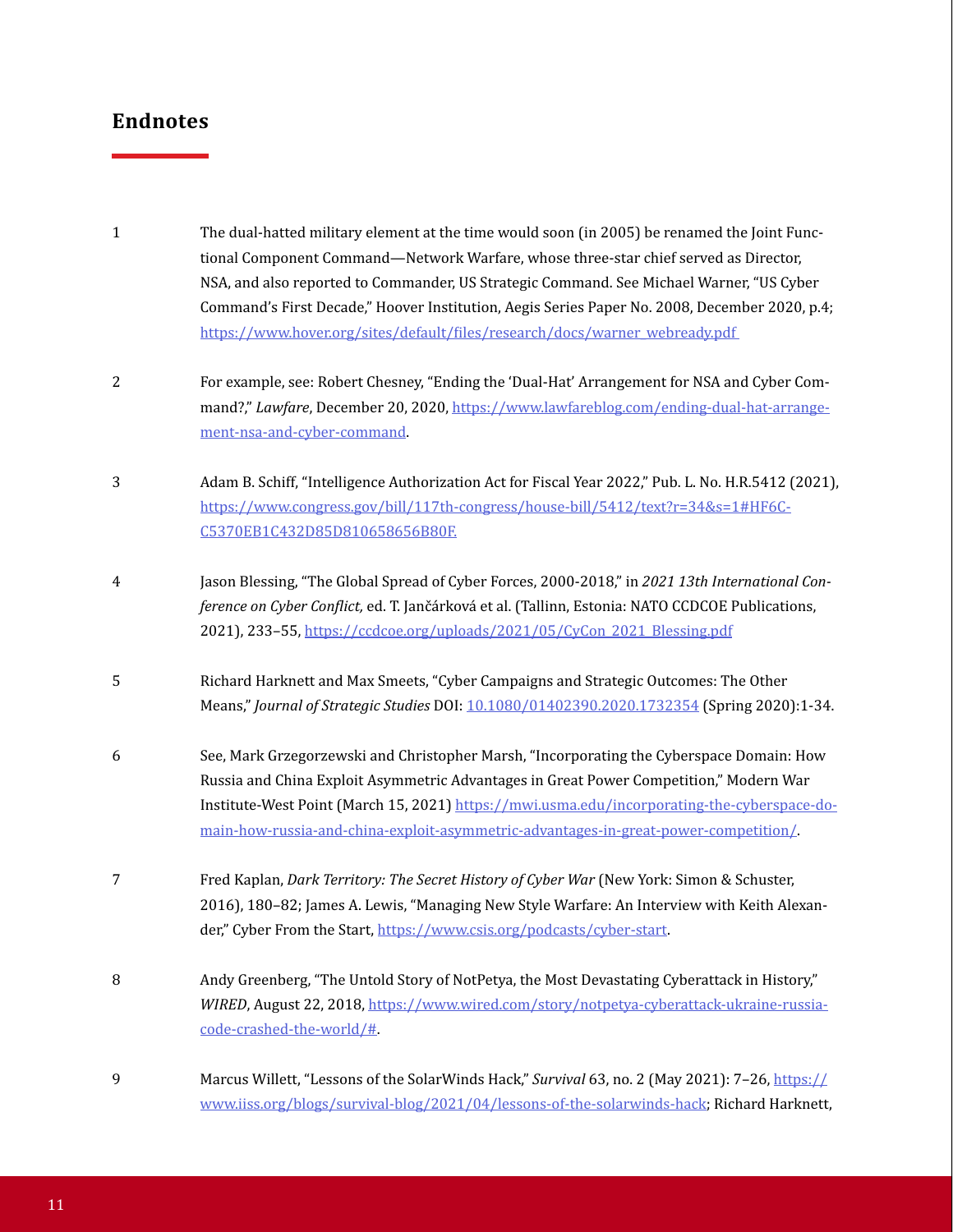|    | "SolarWinds: The Need for Persistent Engagement," Lawfare (December 2020) https://www.<br>lawfareblog.com/solarwinds-need-persistent-engagement                                                                                                                                                                                                                                                                                                                                                                                                                       |
|----|-----------------------------------------------------------------------------------------------------------------------------------------------------------------------------------------------------------------------------------------------------------------------------------------------------------------------------------------------------------------------------------------------------------------------------------------------------------------------------------------------------------------------------------------------------------------------|
| 10 | Peter Suciu, "China's New Stealth Fighter: Built From Stolen F-22 and F-35 Technology?,"<br>1945, September 25, 2021, https://www.19fortyfive.com/2021/09/chinas-new-stealth-fight-<br>er-built-from-stolen-f-22-and-f-35-technology/                                                                                                                                                                                                                                                                                                                                 |
| 11 | Dina Temple-Raston, "China's Microsoft Hack May Have Had A Bigger Pur-<br>pose Than Just Spying," National Public Radio, August 26, 2021, https://www.npr.<br>org/2021/08/26/1013501080/chinas-microsoft-hack-may-have-had-a-bigger-purpose-<br>than-just-spying                                                                                                                                                                                                                                                                                                      |
| 12 | JD Work and Richard Harknett, "Troubled Vision: Understanding Recent Israeli-Iranian offen-<br>sive cyber exchanges," Issue Brief, Atlantic Council Scrowcroft Center for Strategy and Security<br>(July 2020): 1-12 https://www.atlanticcouncil.org/in-depth-research-reports/issue-brief/<br>troubled-vision-understanding-israeli-iranian-offensive-cyber-exchanges/; Catherine A.<br>Theohary, "Iranian Offensive Cyber Attack Capabilities" (Washington, D.C.: Congressional<br>Research Service, January 13, 2020), https://sgp.fas.org/crs/mideast/IF11406.pdf |
| 13 | Associated Press, "UN Experts: North Korea Stealing Millions in Cyber Attacks," U.S.<br>News & World Report, February 6, 2022, https://www.usnews.com/news/world/arti-<br>cles/2022-02-06/un-experts-north-korea-seeks-to-produce-material-for-nukes.                                                                                                                                                                                                                                                                                                                 |
| 14 | Mark Pomerleau, "Cyber Command Task Force Focuses on Emerging Threats," C4ISRNET,<br>March 8, 2021, https://www.c4isrnet.com/cyber/2021/03/08/cyber-command-task-force-<br>focuses-on-emerging-threats/#:~:t                                                                                                                                                                                                                                                                                                                                                          |
| 15 | Joseph R. Biden, Interim National Security Strategic Guidance (White House, March 2021)<br>https://www.whitehouse.gov/wp-content/uploads/2021/03/NSC-1v2.pdf                                                                                                                                                                                                                                                                                                                                                                                                          |
| 16 | Paul M. Nakasone, "A Cyber Force for Persistent Operations," Joint Force Quarterly, January<br>2019.                                                                                                                                                                                                                                                                                                                                                                                                                                                                  |
| 17 | Tom Temin, "NSA's Cyber Directorate Marks a Year in Operation," Federal News Network,<br>February 3, 2021, https://federalnewsnetwork.com/cybersecurity/2021/02/nsas-cyber-di-<br>rectorate-marks-a-year-in-operation/                                                                                                                                                                                                                                                                                                                                                |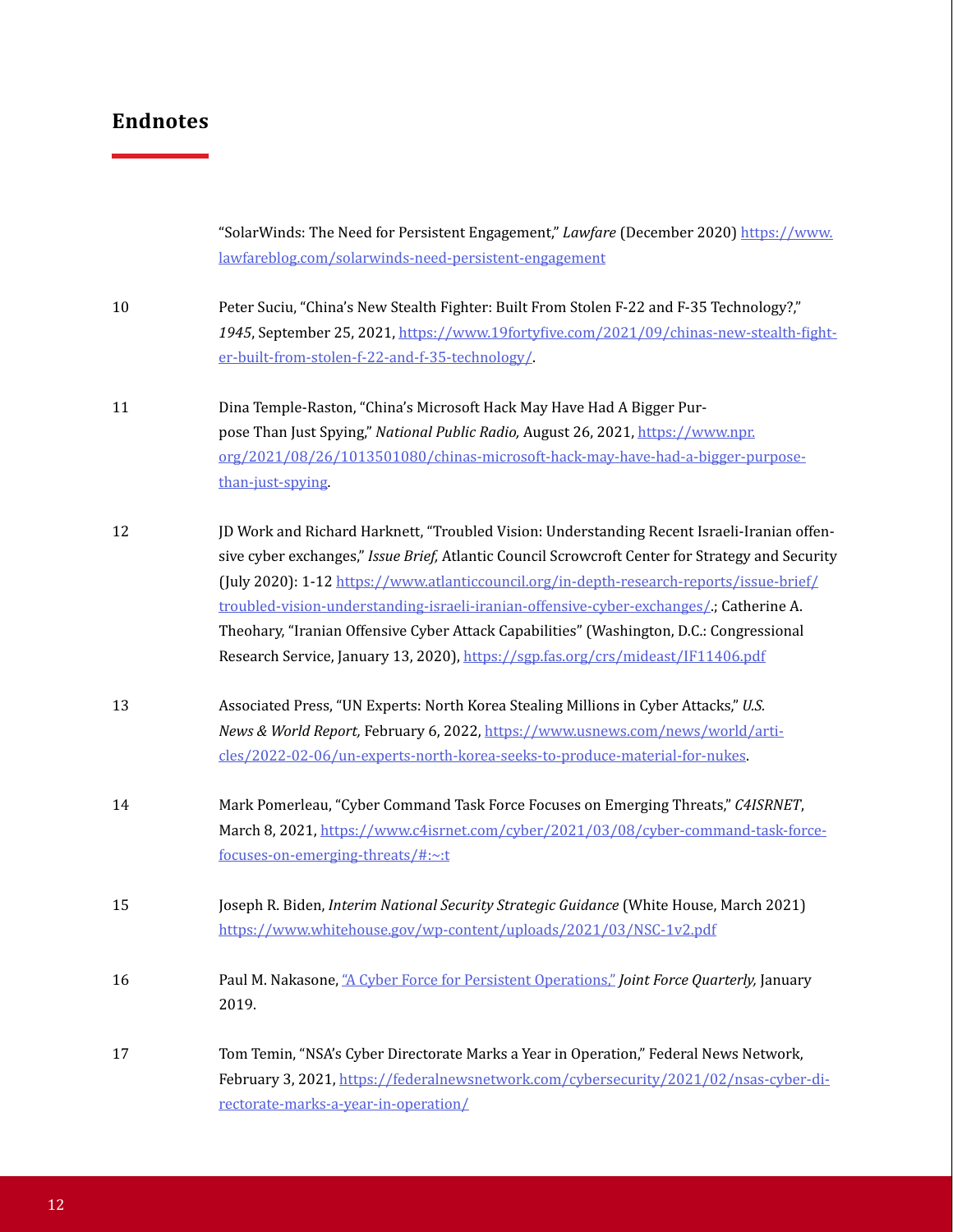| 18 | Jason Blessing, "The Diffusion of Cyber Forces; Military Innovation and the Dynamic Imple-<br>mentation of Cyber Force Structure" (Dissertation, Syracuse, NY, Syracuse University, 2020),<br>158-60, https://surface.syr.edu/etd/1190/                                                                                                                                                                                                                               |
|----|-----------------------------------------------------------------------------------------------------------------------------------------------------------------------------------------------------------------------------------------------------------------------------------------------------------------------------------------------------------------------------------------------------------------------------------------------------------------------|
| 19 | U.S. Cyber Command, "U.S. Cyber Command History," accessed February 8, 2022, https://<br>www.cybercom.mil/About/History/                                                                                                                                                                                                                                                                                                                                              |
| 20 | Mark Pomerleau, "US Cyber Command Touts Acquisition Advancements," C4ISRNET, July 27,<br>2021, https://www.c4isrnet.com/cyber/2021/07/27/us-cyber-command-touts-acquisi-<br>tion-advancements/                                                                                                                                                                                                                                                                        |
| 21 | United States Department of Defense, "Cyber Mission Force Achieves Full Operational Capabil-<br>ity," May 17, 2018, https://www.defense.gov/News/News-Stories/Article/Article/1524747/<br>cyber-mission-force-achieves-full-operational-capability/; Mark Pomerleau, "Will the Cyber<br>Mission Force Soon Receive More Personnel?," C4ISRNET, May 14, 2021, https://www.c4isr-<br>net.com/cyber/2021/05/14/will-the-cyber-mission-force-soon-receive-more-personnel/ |
| 22 | Michael Fischerkeller and Richard Harknett, "Initiative Persistence as the Central Approach<br>for US Cyber Strategy," Kybernao Issue 1 (July 2021): 1-29, https://www.artsci.uc.edu/con-<br>tent/dam/refresh/artsandsciences-62/departments/political-science/ccsp/pdf_downloada-<br>bleflyers/Kybernao_PaperSeries_Issue1_Final.pdf                                                                                                                                 |
| 23 | For a brief overview of these dynamics, see: Thomas Bruneau, "A Conceptual Framework for<br>the Analysis of Civil-Military Relations and Intelligence," Defense & Security Analysis 34, no. 4<br>$(2018): 345-64.$                                                                                                                                                                                                                                                    |
| 24 | Michael P. Fischerkeller and Richard J. Harknett, "Cyber Persistence Theory, Intelligence<br>Contests, and Strategic Competition," Texas National Security Review: Special Issue - Cyber<br>Competition, September 17, 2020, https://tnsr.org/roundtable/policy-roundtable-cyber-con-<br>flict-as-an-intelligence-contest/                                                                                                                                            |
| 25 | Benjamin Buchanan, The Cybersecurity Dilemma: Hacking, Trust, and Fear between Nations<br>(Oxford: Oxford University Press, 2017)                                                                                                                                                                                                                                                                                                                                     |
| 26 | On the structural imperative and strategic incentive to persist in exploitation and fluid re-                                                                                                                                                                                                                                                                                                                                                                         |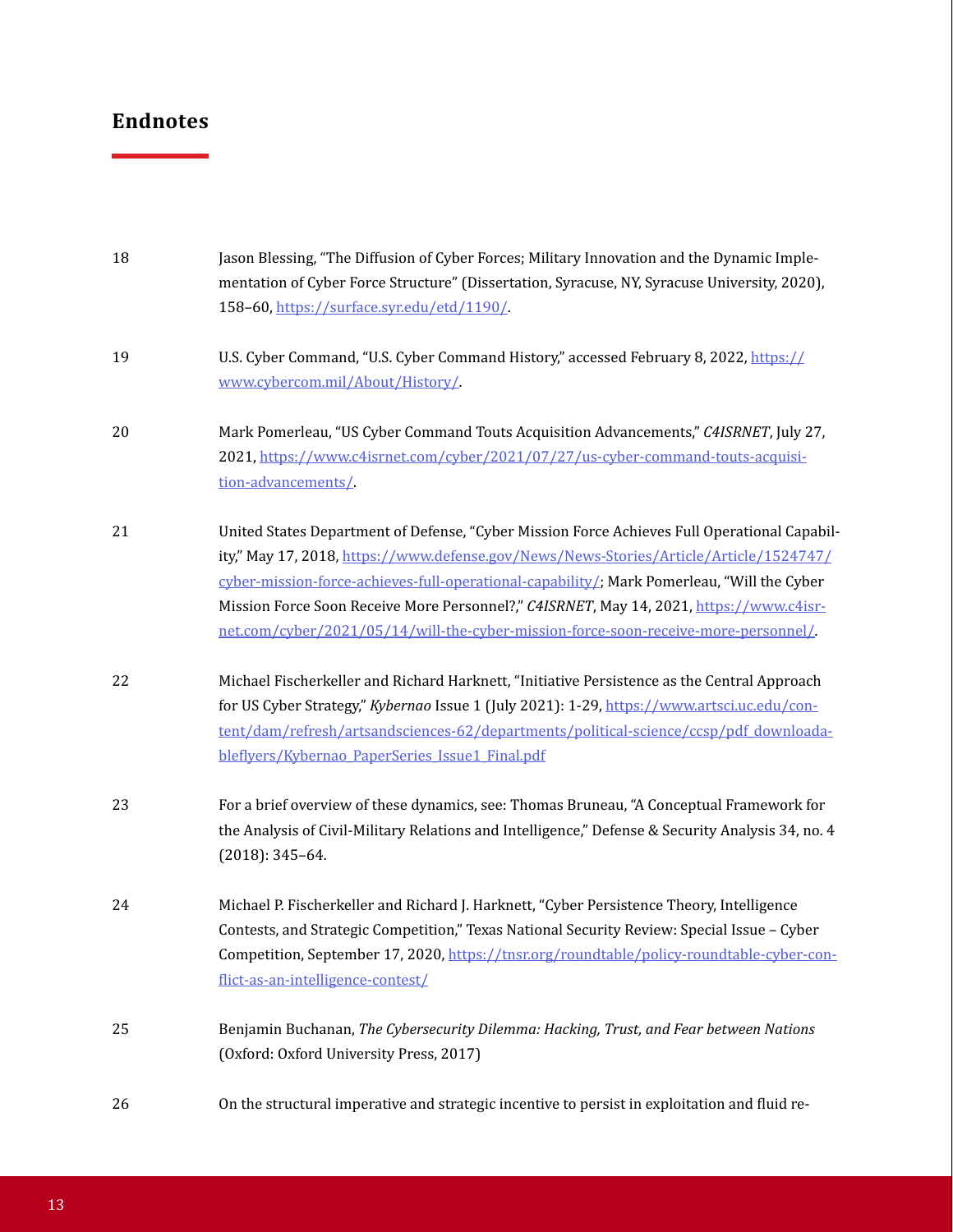|    | setting of cyber conditions, see Michael Fischerkeller, Emily Goldman and Richard Harknett,<br>Cyber Persistence: Redefining national security in cyberspace, (UK: Oxford University Press,<br>forthcoming, 2022).                                                                                                                                                                                                                                                                                                                                          |
|----|-------------------------------------------------------------------------------------------------------------------------------------------------------------------------------------------------------------------------------------------------------------------------------------------------------------------------------------------------------------------------------------------------------------------------------------------------------------------------------------------------------------------------------------------------------------|
| 27 | Richard Harknett, "United States Cyber Command's New Vision: What it Entails and Why it is<br>Important," Lawfare (March 2018). https://lawfareblog.com/united-states-cyber-commands-<br>new-vision-what-it-entails-and-why-it-matters                                                                                                                                                                                                                                                                                                                      |
| 28 | Inglis, Chris. Twitter Post. January 12, 2022, 3:48 PM,<br>https://twitter.com/ncdinglis/status/1481367378835484678                                                                                                                                                                                                                                                                                                                                                                                                                                         |
| 29 | Shannon Vavra, "NSA's Russia cyberthreat task force is now permanent," Cyber Scoop (April<br>29, 2019] https://www.cyberscoop.com/nsa-russia-small-group-cyber-command/                                                                                                                                                                                                                                                                                                                                                                                     |
| 30 | For example, the UK Government announced, "In March 2021 the UK published its Integrated<br>Review (IR) of Security, Defence, development and Foreign Policy, representing a significant<br>shift in our posture towards persistent global engagement and constant campaigning. The UK<br>will be more proactive, adaptable, and integrated with its partners to compete with adversar-<br>ies, strengthen deterrence, and improve the ability to intervene and fight decisively." https://<br>www.gov.uk/government/collections/the-integrated-review-2021 |